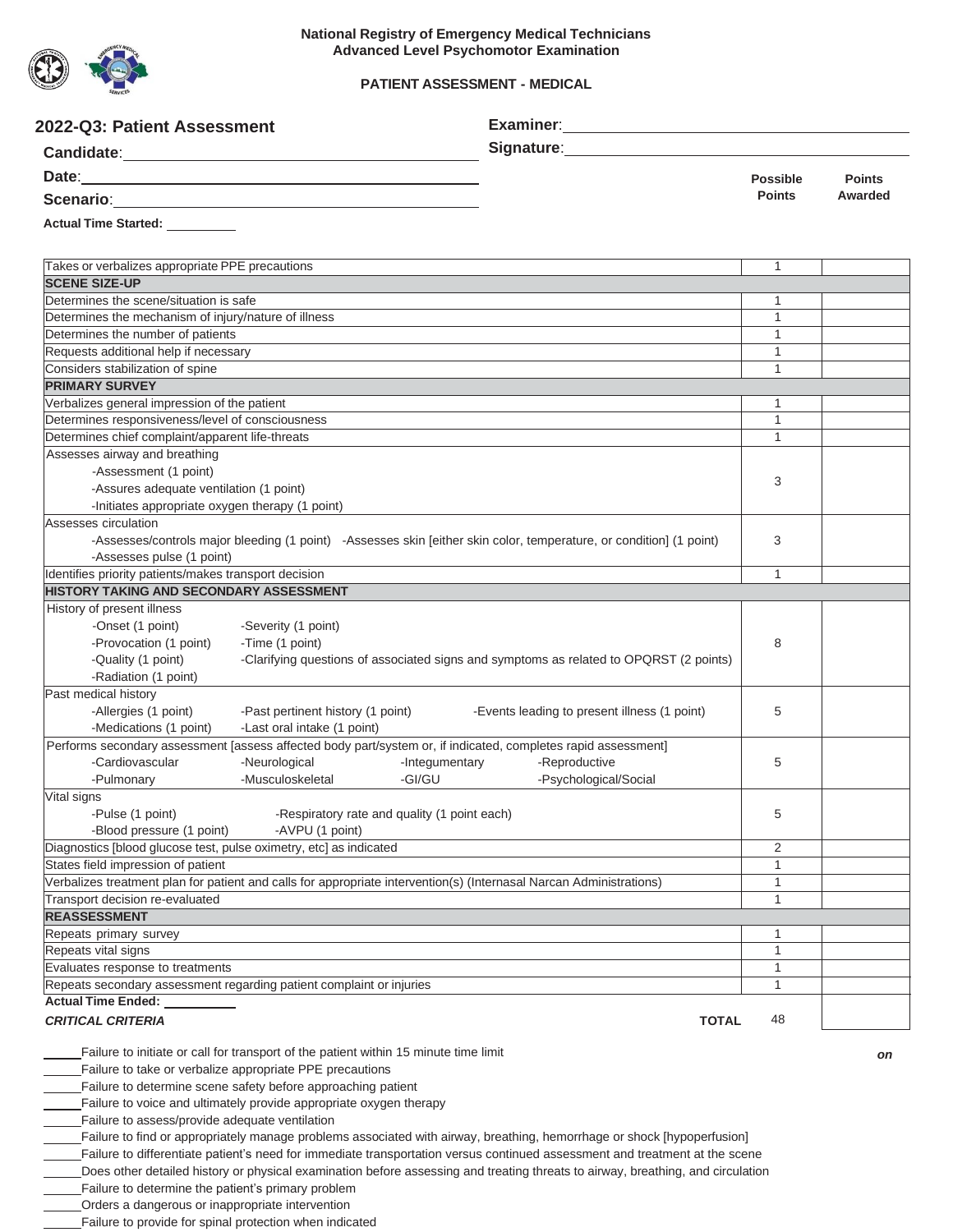

### **National Registry of Emergency Medical Technicians® Emergency Medical Responder Psychomotor Examination CARDIAC ARREST MANAGEMENT / AED**

# **2022-Q3: CPR**

| Actual Time Started: _________                                                                                                                                                                                                                                                                                                                                                                                                                                                                                                                                                                                                                                                                                                                                                                                                                                                                                                                                                                                                                                                                                          |              | <b>Possible</b><br><b>Points</b> | <b>Points</b><br>Awarded |  |  |
|-------------------------------------------------------------------------------------------------------------------------------------------------------------------------------------------------------------------------------------------------------------------------------------------------------------------------------------------------------------------------------------------------------------------------------------------------------------------------------------------------------------------------------------------------------------------------------------------------------------------------------------------------------------------------------------------------------------------------------------------------------------------------------------------------------------------------------------------------------------------------------------------------------------------------------------------------------------------------------------------------------------------------------------------------------------------------------------------------------------------------|--------------|----------------------------------|--------------------------|--|--|
| Takes or verbalizes appropriate PPE precautions                                                                                                                                                                                                                                                                                                                                                                                                                                                                                                                                                                                                                                                                                                                                                                                                                                                                                                                                                                                                                                                                         |              | $\mathbf{1}$                     |                          |  |  |
| Determines the scene/situation is safe                                                                                                                                                                                                                                                                                                                                                                                                                                                                                                                                                                                                                                                                                                                                                                                                                                                                                                                                                                                                                                                                                  |              | 1                                |                          |  |  |
| Checks patient responsiveness                                                                                                                                                                                                                                                                                                                                                                                                                                                                                                                                                                                                                                                                                                                                                                                                                                                                                                                                                                                                                                                                                           |              | 1                                |                          |  |  |
| Direct assistant to retrieve AED                                                                                                                                                                                                                                                                                                                                                                                                                                                                                                                                                                                                                                                                                                                                                                                                                                                                                                                                                                                                                                                                                        |              | 1                                |                          |  |  |
| Requests additional EMS assistance                                                                                                                                                                                                                                                                                                                                                                                                                                                                                                                                                                                                                                                                                                                                                                                                                                                                                                                                                                                                                                                                                      |              | 1                                |                          |  |  |
| Checks breathing and pulse simultaneously                                                                                                                                                                                                                                                                                                                                                                                                                                                                                                                                                                                                                                                                                                                                                                                                                                                                                                                                                                                                                                                                               |              | $\mathbf{1}$                     |                          |  |  |
| NOTE: After checking responsiveness, then checking breathing and pulse for no more than 10 seconds,<br>examiner informs candidate, "The patient is unresponsive, apneic and pulseless."                                                                                                                                                                                                                                                                                                                                                                                                                                                                                                                                                                                                                                                                                                                                                                                                                                                                                                                                 |              |                                  |                          |  |  |
| Immediately begins chest compressions [adequate depth and rate; allows the chest to recoil completely]                                                                                                                                                                                                                                                                                                                                                                                                                                                                                                                                                                                                                                                                                                                                                                                                                                                                                                                                                                                                                  |              | 1                                |                          |  |  |
| Performs 2 minutes of high-quality, 1-rescuer adult CPR<br>-Adequate depth and rate (1 point)<br>-Correct compression-to-ventilation ratio (1 point)<br>-Allows the chest to recoil completely (1 point)<br>-Adequate volumes for each breath (1 point)<br>-Minimal interruptions of no more than 10 seconds throughout (1 point)                                                                                                                                                                                                                                                                                                                                                                                                                                                                                                                                                                                                                                                                                                                                                                                       |              | 5                                |                          |  |  |
| NOTE: After 2 minutes (5 cycles), candidate assesses patient and second rescuer resumes compressions while<br>candidate operates AED.                                                                                                                                                                                                                                                                                                                                                                                                                                                                                                                                                                                                                                                                                                                                                                                                                                                                                                                                                                                   |              |                                  |                          |  |  |
| Turns on power to AED                                                                                                                                                                                                                                                                                                                                                                                                                                                                                                                                                                                                                                                                                                                                                                                                                                                                                                                                                                                                                                                                                                   |              | $\mathbf{1}$                     |                          |  |  |
| Follows prompts and correctly attaches AED to patient                                                                                                                                                                                                                                                                                                                                                                                                                                                                                                                                                                                                                                                                                                                                                                                                                                                                                                                                                                                                                                                                   |              | 1                                |                          |  |  |
| Stops CPR and ensures all individuals are clear of the patient during rhythm analysis                                                                                                                                                                                                                                                                                                                                                                                                                                                                                                                                                                                                                                                                                                                                                                                                                                                                                                                                                                                                                                   |              | $\mathbf{1}$                     |                          |  |  |
| Ensures that all individuals are clear of the patient and delivers shock from AED                                                                                                                                                                                                                                                                                                                                                                                                                                                                                                                                                                                                                                                                                                                                                                                                                                                                                                                                                                                                                                       |              | 1                                |                          |  |  |
| Immediately directs rescuer to resume chest compressions                                                                                                                                                                                                                                                                                                                                                                                                                                                                                                                                                                                                                                                                                                                                                                                                                                                                                                                                                                                                                                                                |              | 1                                |                          |  |  |
| Actual Time Ended:<br><u>Letteral</u>                                                                                                                                                                                                                                                                                                                                                                                                                                                                                                                                                                                                                                                                                                                                                                                                                                                                                                                                                                                                                                                                                   | <b>TOTAL</b> | 17                               |                          |  |  |
| <b>Critical Criteria</b><br>Failure to take or verbalize appropriate PPE precautions<br>Failure to check responsiveness, then check breathing and pulse simultaneously for no more than 10 seconds<br>Failure to immediately begin chest compressions as soon as pulselessness is confirmed<br>Failure to demonstrate acceptable high-quality, 1-rescuer adult CPR<br>Interrupts CPR for more than 10 seconds at any point<br>Failure to correctly attach the AED to the patient<br>____ Failure to operate the AED properly<br>Failure to deliver shock in a timely manner<br>Failure to ensure that all individuals are clear of patient during rhythm analysis and before delivering shock<br>[verbalizes "All clear" and observes]<br>Failure to immediately resume compressions after shock delivered<br>Failure to manage the patient as a competent EMR<br>Exhibits unacceptable affect with patient or other personnel<br>Uses or orders a dangerous or inappropriate intervention<br>You must factually document your rationale for checking any of the above critical items on the reverse side of this form. |              |                                  |                          |  |  |